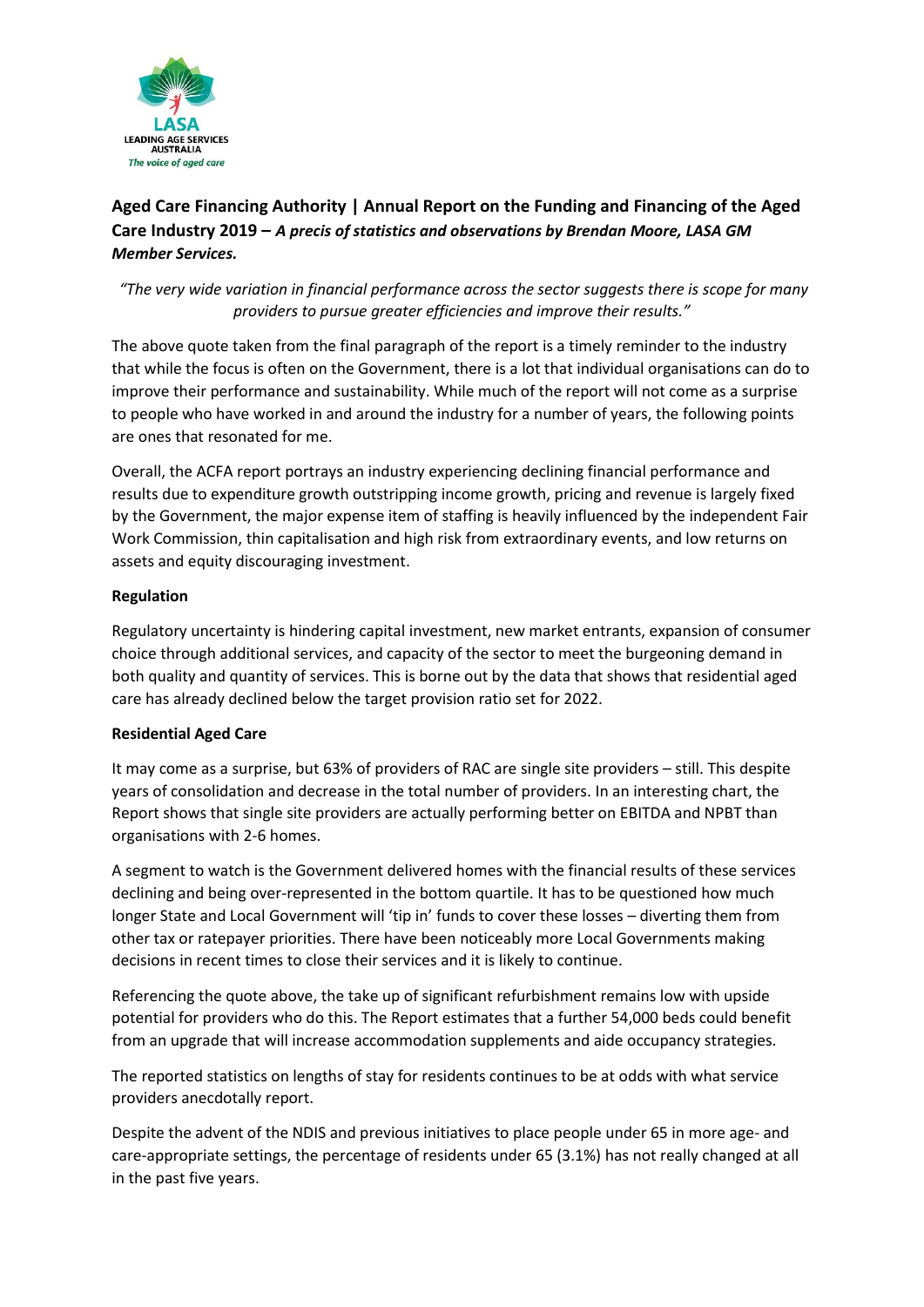There is much commentary in the Report on ACFI and RUCS that is repeated elsewhere. Of note for providers is the reference from ACFA that external assessment of residents to gauge funding allocations is necessary and desirable. While many providers do not agree with this view, it is highly likely that this will be the outcome and providers will need to prepare for the change.

#### **National Prioritisation System, Respite, Home Care and RAC**

It is not a widely quoted statistic, but the ACFA report states that approximately 95,000 people on the National Prioritisation System have been approved for residential aged care (as well as home care), but would rather have no care or inadequate care through a lower level package or CHSP. This is a clear signal from consumers, backed up in many reports and Royal Commission hearings, about their preferred care options and choice of service type. This should concern both RAC providers and Government, while also sharpening their focus on a service type that sits between the two – respite. The recommendations of the ACFA Respite review are provided in this report and providers and policy makers should be re-visiting these. Echoing the opening quote, there are strategies in respite provision that providers can implement, independent of Government that will address occupancy issues, while helping to dispel the misperceptions of RAC in their prospective client group.

## **CHSP**

How do you unscramble an omelette? This question comes to mind when reading the ACFA report and the repeated decisions by the Government to defer decisions on the CHSP. By 2022, when it is due to conclude, the CHSP will be supported by \$3b in grant funding with an estimated client group of over 1.1m older Australians. This program will be incredibly challenging for the Government to 'unscramble' and progress with possible alternate options, including merging with the HCP service to create a single, unitary program of home-based support. Exacerbating this challenge is the current composition of providers of CHSP with ACFA reporting there being 845 providers with grants of less than \$500,000 per annum.

#### **HCP**

ACFA flags the well-known facts about increasing competition from an increasing number of providers, declining financial results and returns, declining management and administration fees through public exposure and competition. Interestingly, consumers are pointed out as being the 'winners' in this, but ACFA does flag that there does need to be a sufficient volume of sustainable providers achieving reasonable returns. Without this market condition, consumers will not 'win' from a situation with no providers or poorly resourced providers unable to sustain their operations. ACFAs report is some months behind in its data and already we are seeing the exit from HCPs by some providers - either wilfully or by being inactive on MyAgedCare. Therefore, the industry may have reached 'peak provider numbers' in HCP as the market conditions are deterring new entrants in the same volumes as previously.

There has been considerable growth in the number of HCP providers and this has been well publicised. The ACFA report reveals that the growth is not entirely due to 'sole service start ups', albeit most of the growth is attributable to this group. It therefore indicates that diversification as a risk minimisation approach is being adopted by more providers. This includes retirement village operators who are not covered by the ACFA report. Providers' diversification focus may be on HCP as CHSP is effectively closed off to new entrants and RAC has high cost and compliance barriers to entry.

The HCP service now has total funding (\$2.06b) approximating the CHSP service (\$2.36b) with only 14% of the client numbers and 50% of the dollar value in client contributions. Further clouding this is that the pool of unspent funds now totals more than 25% of the total annual funding for HCP.